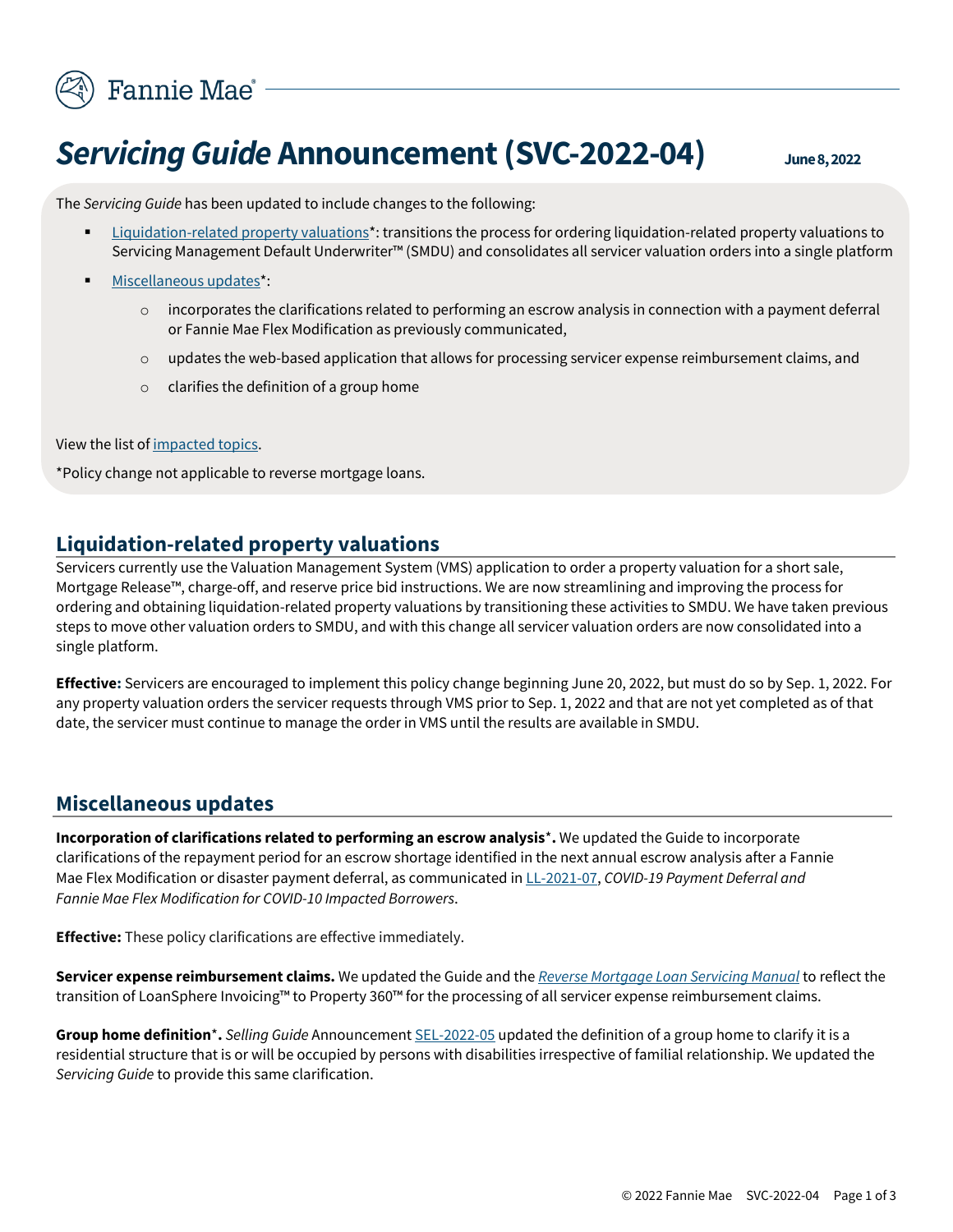See the *Servicing Guide* for details about these updates.

Servicers who have questions about this Announcement should contact their Fannie Mae Account Team, Portfolio Manager, or Fannie Mae's Single-Family Servicer Support Center at 1-800-2FANNIE (1-800-232-6643). Have *Guide* questions? Get answers to all your policy questions, straight from the source. [Ask Poli.](https://askpoliservicing.fanniemae.com/)

**Let your voice be heard!** We want your feedback on our policy communications to help us improve the clarity of new and updated policy and understand any implications to borrowers. Click below to take a short survey regarding this Announcement.